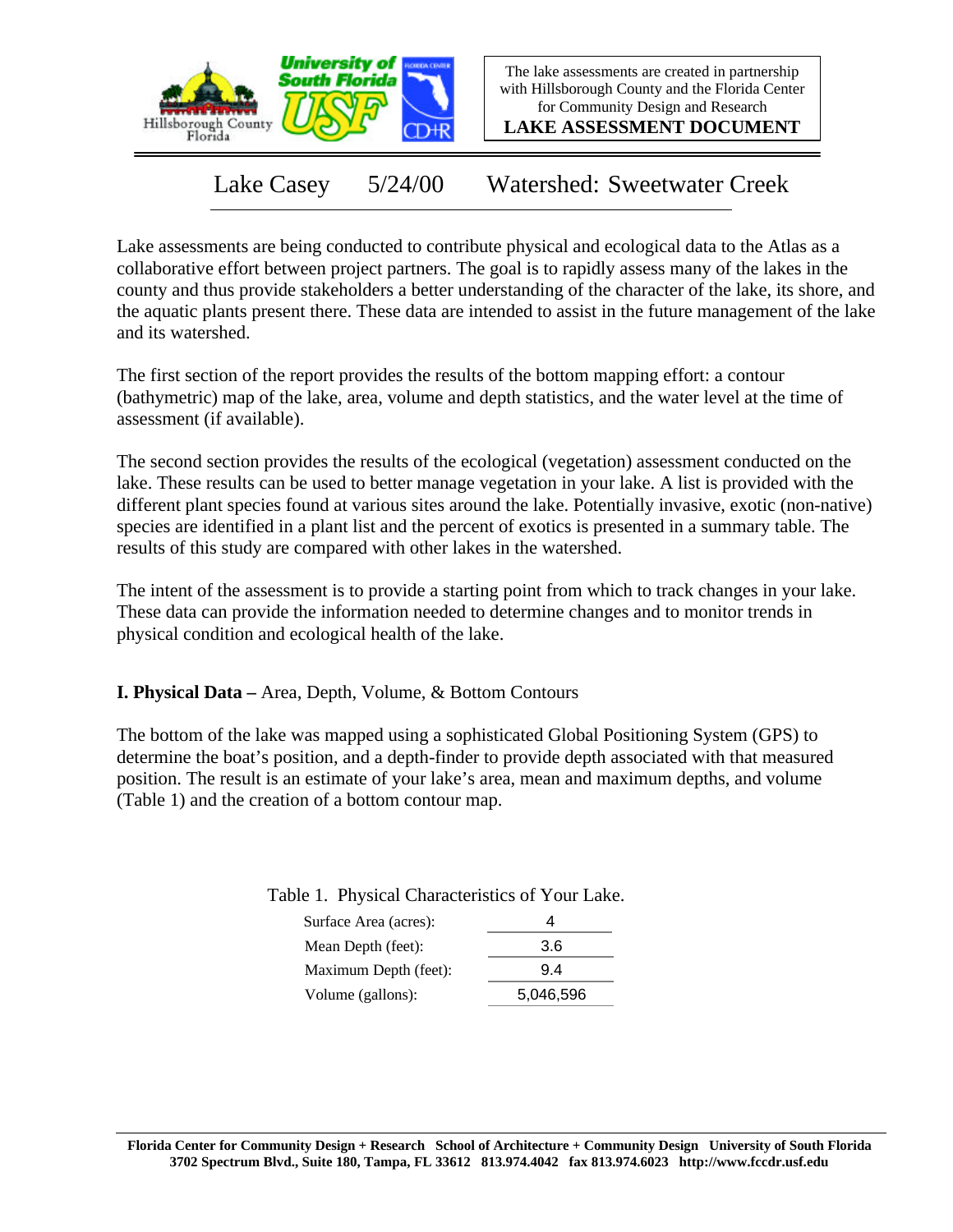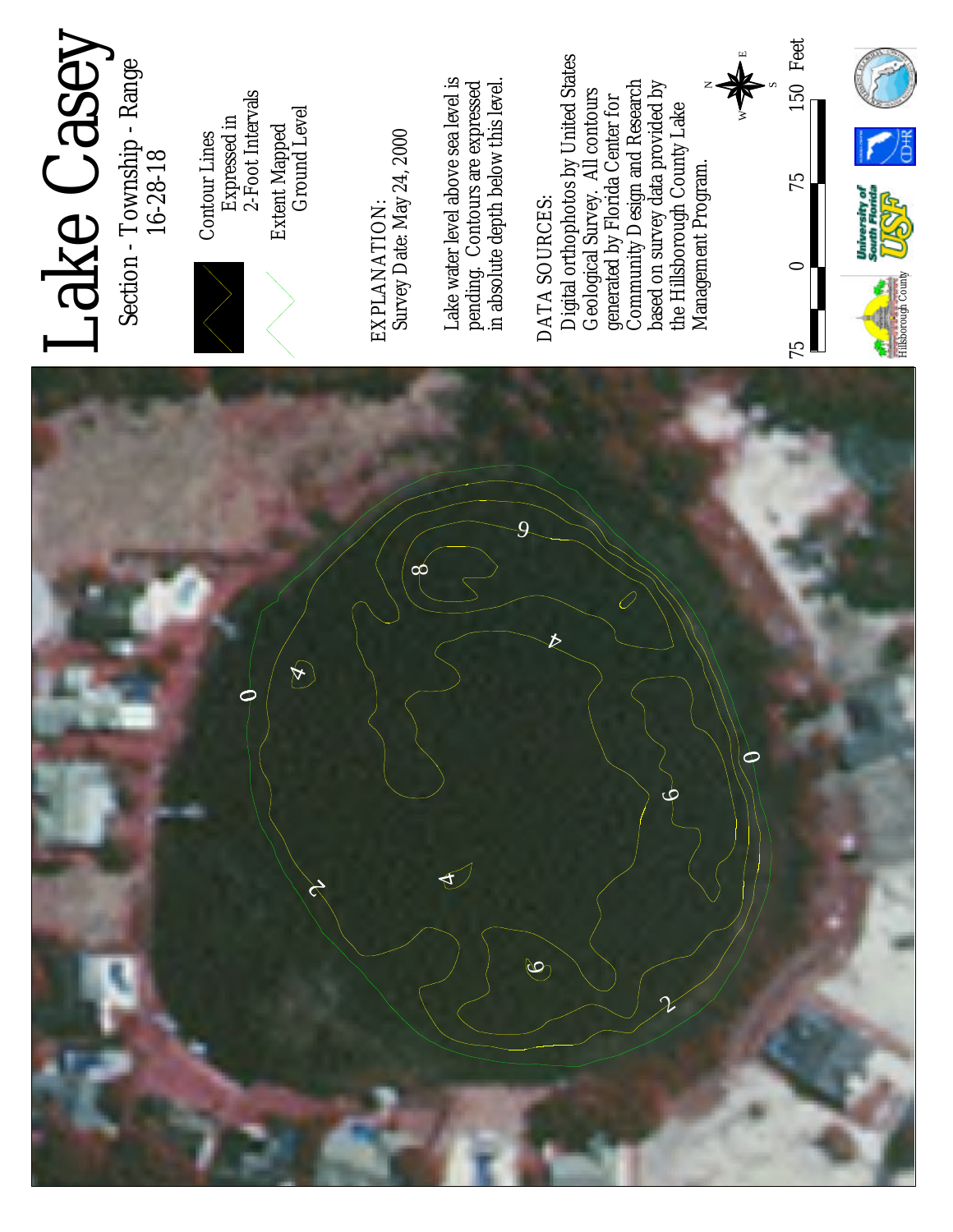

**LAKE ASSESSMENT DOCUMENT**

Lake Casey 5/24/00 Watershed: Sweetwater Creek

## **II. Ecological Data**

Aquatic Plant Survey

Approximately equispaced sites are haphazardly mapped around the lake and the aquatic plants at each site are surveyed. The total number of species from all sites is used to approximate the total diversity of aquatic plants and the percent of invasive-exotic plants on the lake and in the watershed (Table 2). Many of these plants are considered ecologically harmful, as they tend to out-compete native species. Such "nuisance" plants can also make boating and other recreational activities difficult or impossible. The common and scientific names of plant species found on your lake are listed in Table 3.

> Table 2. Comparison of species diversity between your lake and other assessed lakes located within your watershed.

|                        |    | Lake Casey Sweetwater Creek<br>(Average) |  |
|------------------------|----|------------------------------------------|--|
| Number of Taxa:        | 20 | 30                                       |  |
| Percent Exotic Plants: | 5% | 15%                                      |  |

Table 3. Botanical and common names of the most commonly found plants on your lake. Percent frequency (of occurence), habit (location where found), status (native or exotic), and EPPC status are provided.

| Common Name                            | <b>Plant Species</b>  | Frequency | Habit     | <b>Status</b> | <b>EPPC</b> |
|----------------------------------------|-----------------------|-----------|-----------|---------------|-------------|
| Southern Waternymph                    | Najas guadelupensis   | 90%       | Submersed | Native        | <b>NL</b>   |
| <b>Torpedo Grass</b>                   | Panicum repens        | 90%       | Emergent  | Exotic        |             |
| Algal Mats, Floating                   | Algal spp.            | 80%       | Floating  | Unknown       | Unknow      |
| Cattails                               | Typha spp.            | 70%       | Emergent  | Native        | NL.         |
| Baldwin's Spikerush, Roadgrass         | Eleocharis baldwinii  | 60%       | Submersed | Native        | NL.         |
| Willow                                 | Salix spp.            | 40%       | Emergent  | Native        | NL          |
| Common Bacopa, Herb-Of-Grace           | Bacopa monnieri       | 30%       | Submersed | Native        | NL.         |
| Bladderwort                            | Utricularia spp.      | 30%       | Submersed | Native        | <b>NL</b>   |
| <b>Pickerel Weed</b>                   | Pontederia cordata    | 20%       | Emergent  | Native        | NL.         |
| Bulltongue Arrowhead, Duck Potato      | Sagittaria lancifolia | 20%       | Emergent  | Native        | NL.         |
| Sedge                                  | Scirpus spp.          | 20%       | Emergent  | Unknown       | NL.         |
| Muskgrass                              | Chara spp.            | 10%       | Submersed | Native        | NL.         |
| Sedge                                  | Cyperus spp.          | 10%       | Emergent  | Unknown       | NL.         |
| Manyflower Marshpennywort, Water Penny | Hydrocotyl umbellata  | 10%       | Emergent  | Native        | <b>NL</b>   |
| Rush                                   | Juncus spp.           | 10%       | Emergent  | Native        | NL.         |
| <b>Bog Buttons</b>                     | Lachnocaulon spp.     | 10%       | Emergent  | Native        | NL.         |

Florida Center for Community Design + Research School of Architecture + Community Design University of South Florida 3702 Spectrum Blvd., Suite 180, Tampa, FL 33612 813.974.4042 fax 813.974.6023 http://www.fccdr.usf.edu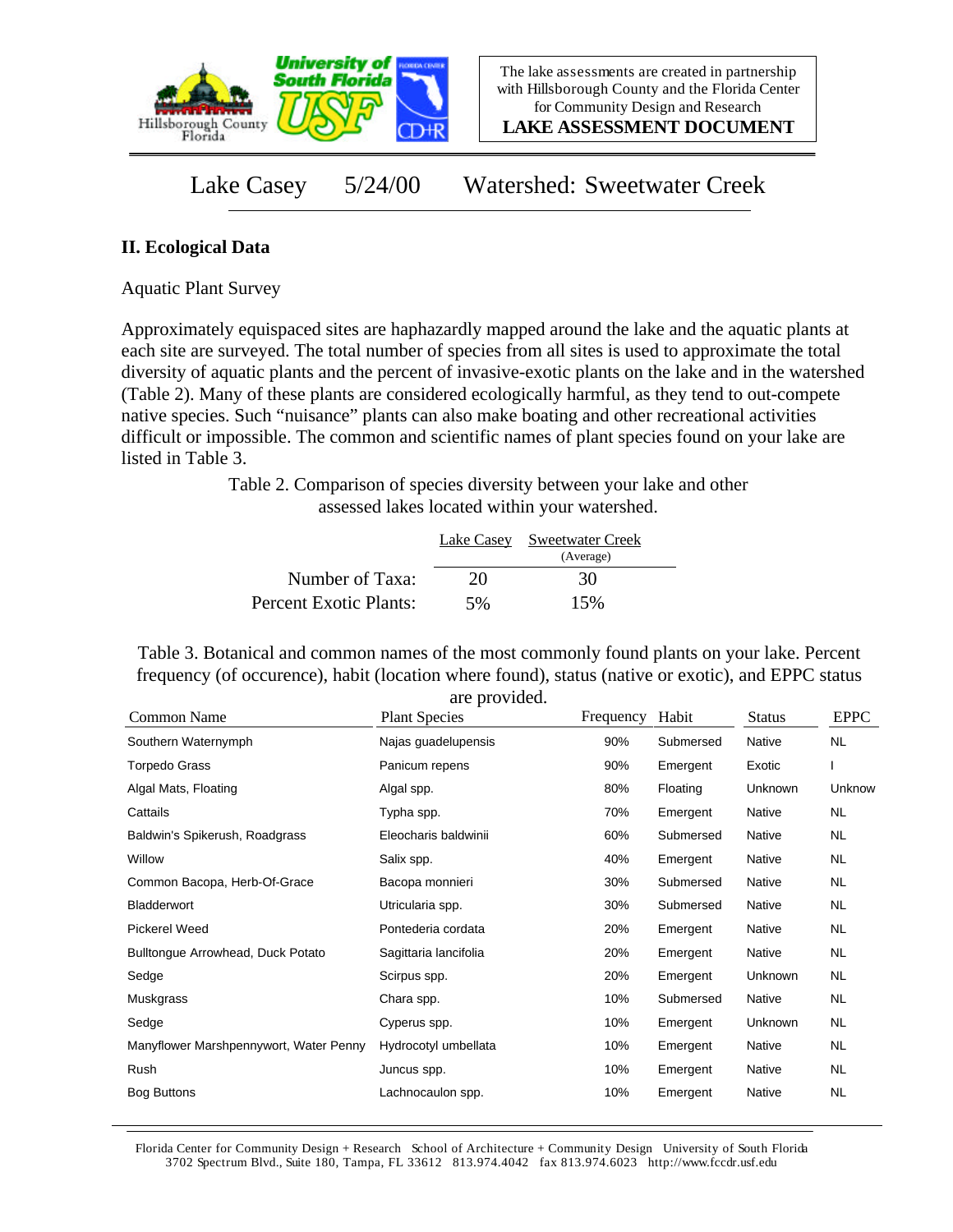## Lake Casey 5/24/00 Watershed: Sweetwater Creek

| Water Primroses, Primrosewillow | Ludwigia spp.            | 10% | Emergent  | Unknown | NL.    |
|---------------------------------|--------------------------|-----|-----------|---------|--------|
| Stonewort                       | Nitella spp.             | 10% | Submersed | Native  | NL.    |
| Spatterdock, Yellow Pondlily    | Nuphar lutea var. advena | 10% | Floating  | Native  | NL     |
| Unidentified Plant Species      | UNKNOWN SPP              | 10% | Unknown   | Unknown | Unknow |